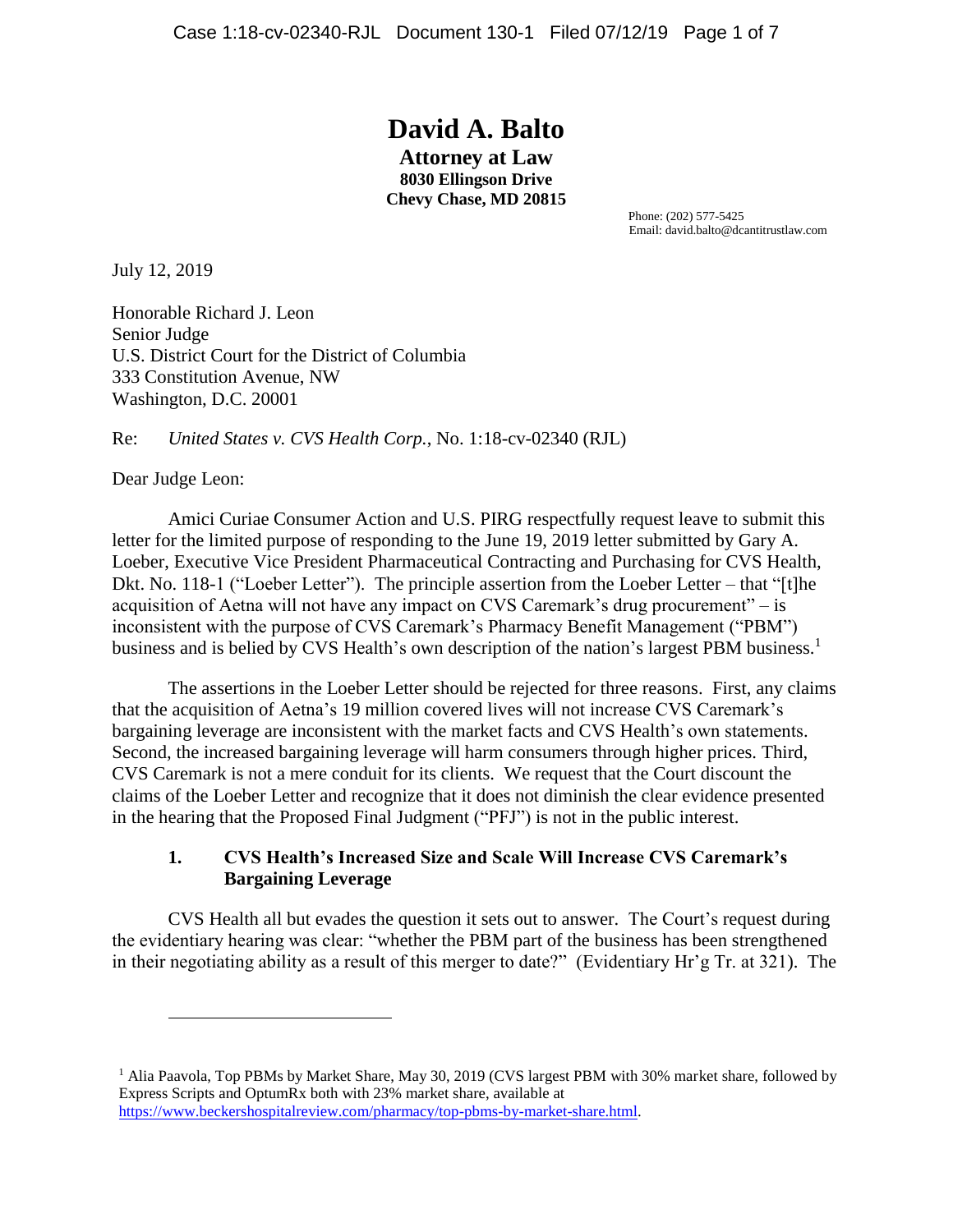$\overline{a}$ 

Loeber Letter pays lip service to the scope of the Court's request in the first paragraph, but then purports to answer only that "[CVS Caremark's] rebate negotiations and contracts are not tied to CVS Caremark's total volume of lives or claims. As a result, [CVS has] not observed any marked change in our *rebate negotiations* since the acquisition closed." (Loeber Letter at 1, emphasis added). The Loeber Letter then acknowledges that only "7.5% of the billions of claims processed by CVS Caremark involved a rebatable drug," thus ostensibly refusing to provide any answer for a strengthening of negotiating ability with respect to 92.5% of the claims processed by CVS Caremark. Shortly thereafter, in a section dedicated to negotiations with manufacturers, the Loeber Letter discusses only "rebate rates with manufacturers" and opines that there has not been "any marked change in [] rebate negotiations since the acquisition closed." (Loeber Letter at 3).

The Loeber Letter's contention that CVS Health's acquisition of Aetna will not have any meaningful impact on CVS Caremark's negotiating ability is inconsistent with CVS Health's witness testimony at the hearing, CVS Health's and others' public descriptions of the PBM business. (Evidentiary Hr'g Tr. at 349) ("The PBM business is also a scale business."). The answer to the Court's direct question is a resounding, yes, the PBM business is a scale business, and the acquisition of the Aetna lives will increase CVS Health's bargaining leverage vis-à-vis manufacturers and pharmacies. Undoubtedly, CVS' entire business model is predicated upon leveraging its "Size, Scale, and Expertise" to extract value from others in the supply chain. CVS touted this reality as recently as its Investor Day Presentation last month:<sup>2</sup>



Lest there be any doubt of the role the acquisition of Aetna plays in CVS' plan, the company represented that "CVS + Aetna combination provides additional levers to drive value in specialty

2 Jon Roberts, CVS Caremark Exec. Vice President and Chief Operating Officer, Establishing the Foundation for Transformation, CVS Inv. Day Presentation at 13 (June 4, 2019)[,https://s2.q4cdn.com/447711729/files/doc\\_events/2019/InvestorDay2019/2019-CVS-Investor-Day-Jon-](https://s2.q4cdn.com/447711729/files/doc_events/2019/InvestorDay2019/2019-CVS-Investor-Day-Jon-Roberts-Presentation.pdf)[Roberts-Presentation.pdf.](https://s2.q4cdn.com/447711729/files/doc_events/2019/InvestorDay2019/2019-CVS-Investor-Day-Jon-Roberts-Presentation.pdf)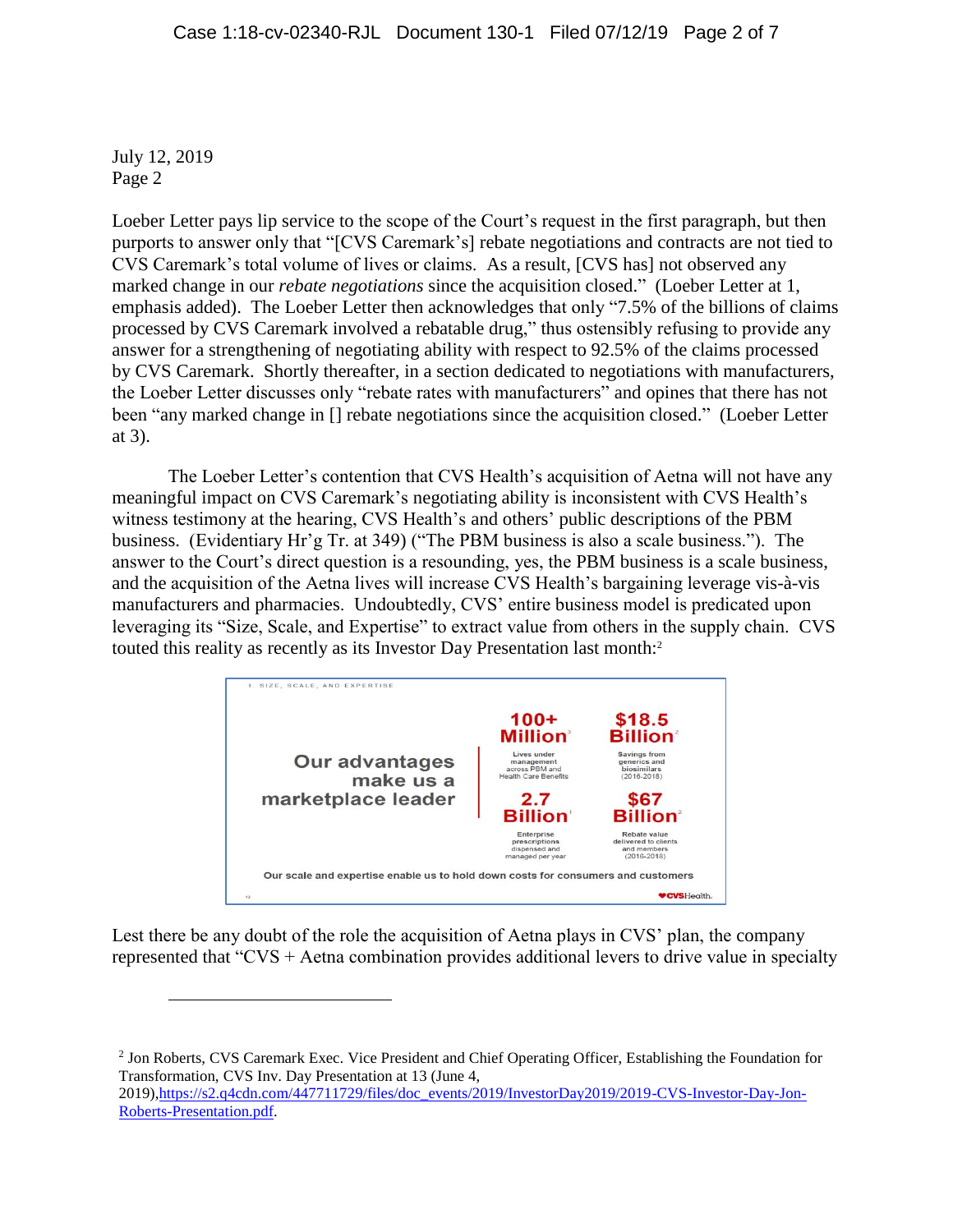pharmacy under the medical benefit,"<sup>3</sup> though CVS describes this enhanced bargaining leverage as "proven purchasing economics."<sup>4</sup>

The fact that PBMs are a scale business and this leverage is crucial to their business model is a bedrock principle in the industry. In 2015, CVS' Senior Vice President and Assistant General Counsel explained to Congress that PBMs "are able to negotiate lower prices from pharmaceutical manufacturers because they have multiple clients, and therefore are able to negotiate larger volume discounts than individual plans."<sup>5</sup> CVS' website states that "[g]iven the combined membership of the plan sponsors they service, PBMs are able to effectively negotiate rebates from drug manufacturers..."<sup>6</sup> Just two months ago, the Chief Policy and External Affairs Officer for the Pharmaceutical Care Management Association, the PBM trade association, explained to Congress that "Pharmacy benefit management is a scale business. The PBMs competing in the marketplace have leverage with manufacturers because they are negotiating on behalf of significant total patient populations."<sup>7</sup> CVS Caremark competitor Express Scripts emphasized the same, explaining "…scale matters ... our scale helps level the playing field when a brand or generic competitor merges."<sup>8</sup>

Accordingly, CVS Health's increased size and scale will increase its bargaining leverage over brand and generic manufacturers as well as pharmacies.

# **2. CVS Health's Increased Bargaining Leverage Will Result in Higher Drug Prices**

3 *Id*. at 19.

 $\overline{a}$ 

<sup>4</sup> Derica Rice, Exec. Vice President & President, CVS Caremark, *Evolving Strategy for a Changing Marketplace*, CVS Inv. Day Presentation at 5 (June 4, 2019),

[https://s2.q4cdn.com/447711729/files/doc\\_events/2019/InvestorDay2019/2019-CVS-Investor-Day-Derica-Rice-](https://s2.q4cdn.com/447711729/files/doc_events/2019/InvestorDay2019/2019-CVS-Investor-Day-Derica-Rice-Presentation.pdf)[Presentation.pdf](https://s2.q4cdn.com/447711729/files/doc_events/2019/InvestorDay2019/2019-CVS-Investor-Day-Derica-Rice-Presentation.pdf)

<sup>5</sup> *Hearing on the State of Competition in the Pharmacy Benefit Manager and Pharmacy Marketplaces: Hearing Before the Subcomm. on Regulatory Reform, Commercial and Antitrust Law of the H. Comm. on the Judiciary* 114th Cong. (2017) (Testimony of Natalie Pons) [https://www.govinfo.gov/content/pkg/CHRG-](https://www.govinfo.gov/content/pkg/CHRG-114hhrg97631/html/CHRG-114hhrg97631.htm)

[<sup>114</sup>hhrg97631/html/CHRG-114hhrg97631.htm.](https://www.govinfo.gov/content/pkg/CHRG-114hhrg97631/html/CHRG-114hhrg97631.htm)

<sup>6</sup> Pharmacy Benefit Managers Play an Important Role in Health Care, [https://cvshealth.com/thought-leadership/cvs](https://cvshealth.com/thought-leadership/cvs-caremark-facts/pbms-play-an-important-role)[caremark-facts/pbms-play-an-important-role.](https://cvshealth.com/thought-leadership/cvs-caremark-facts/pbms-play-an-important-role)

<sup>7</sup> *Improving Drug Pricing Transparency and Lowering Prices for American Consumers: Hearing Before the Subcomm. on Health of the H. Comm. on Energy and Commerce,* 117th Cong. (2019) (Testimony of Kristin Bass, Chief Policy and External Affairs Officer at Pharmaceutical Care Management Association), [https://docs.house.gov/meetings/IF/IF14/20190521/109551/HHRG-116-IF14-Wstate-BassK-20190521.pdf.](https://docs.house.gov/meetings/IF/IF14/20190521/109551/HHRG-116-IF14-Wstate-BassK-20190521.pdf)

<sup>8</sup> *State of Competition in the Pharmacy Benefits Manager and Pharmacy Marketplaces: Hearing Before the* 

*Subcomm. on Regulatory Reform, Commercial and Antitrust Law of the H. Comm. on the Judiciary*, 114th Cong. (2015) (Testimony of Amy Bricker, Vice President Retail Contracting and Strategy, Express Scripts)[,https://www.govinfo.gov/content/pkg/CHRG-114hhrg97631/html/CHRG-114hhrg97631.htm.](https://www.govinfo.gov/content/pkg/CHRG-114hhrg97631/html/CHRG-114hhrg97631.htm)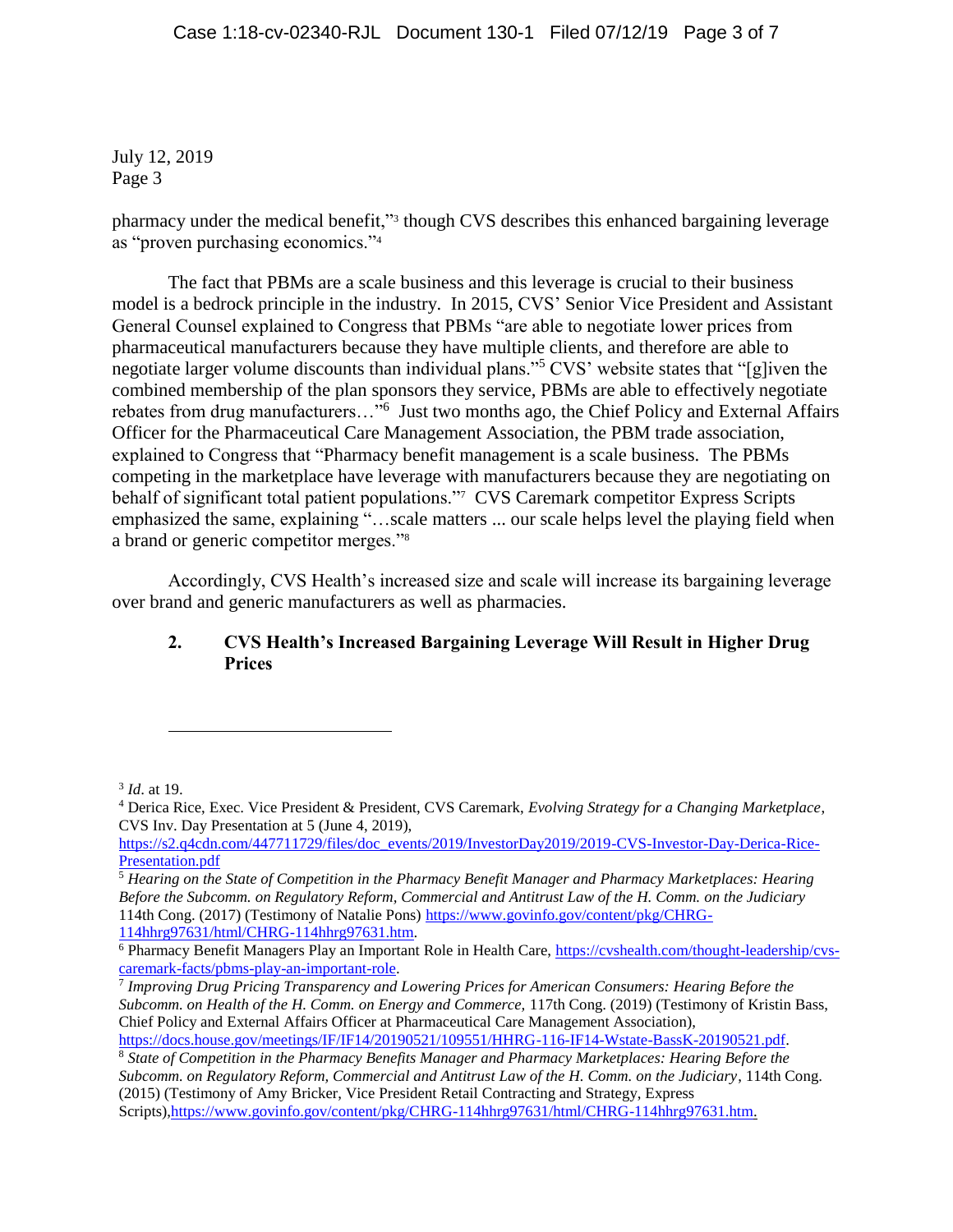$\overline{a}$ 

The Loeber Letter claims that "[t]he acquisition of Aetna will not have any impact on CVS Caremark's drug procurement" because Aetna had already outsourced drug purchasing responsibilities to CVS. (Loeber Letter at 3). But this description fails to account for either the importance of size in the purchasing of prescription drugs or the critical role that an independent insurer plays in making sure drug purchase decisions are done with the best interest of beneficiaries in mind. Once the acquisition is consummated there is no longer an independent Aetna to police CVS Caremark's decisions. The combination of CVS Caremark and Aetna's size without any systemic check will result in nothing more than additional unconstrained bargaining power for CVS Caremark.

The Loebler Letter suggests that the supposed benefit from CVS Health's ability to obtain rebates will benefit consumers but the evidence is far more ambiguous. Rebates for formulary access may exclude new innovative drugs that may be lower priced and more effective from drug formularies. PBMs often make decisions on inclusion of a drug not based on clinical research, or evidence-based efficacy, but based on which manufacturer offers a higher rebate payment based on higher list prices. <sup>9</sup> This is why the Administration proposed eliminating rebates and encouraging discounts at the point of sale in Medicare Part D plans, <sup>10</sup> a reform supported by major consumer groups.<sup>11</sup> Unfortunately, the proposed rule was withdrawn and even if implemented would have done nothing for the commercial markets.<sup>12</sup>

Throughout the Loeber Letter, CVS Health never grapples with the central question of the merger's likely effects on the pharmaceutical supply chain. The acquisition of Aetna will enhance CVS Caremark's negotiating leverage in numerous ways, including over brand and generic manufacturers as well as pharmacies. It will give CVS Caremark the incentive and

<sup>11</sup> *See* Consumer Action, Consumer Federation of America, Consumer Reports, NETWORK Lobby for Catholic Social Justice, and U.S. PIRG, Comment on Proposed Rule on Fraud and Abuse: Removal of Safe Harbor Protection for Rebates Involving Prescription Pharmaceuticals and Creation of New Safe Harbor Protection for

Certain Point-of-Sale Reductions in Price on Prescription Pharmaceuticals and Certain Pharmacy Benefit Manager Service Fees (Apr. 8, 2019),<https://www.regulations.gov/document?D=HHSIG-2019-0001-19975> ("[W]e support HHS' proposed rule changes to eliminate rebates, thereby encouraging prices that more closely reflect actual costs, with competitive incentives to offer any discounts directly to patients at the pharmacy counter.").

<sup>9</sup> Robin Feldman, *Why Prescription Drug Prices Have Skyrocketed?* Washington Post, November 26, 2018. As Professor Robin Feldman, one of the leading experts on healthcare policy, puts it, "the system contains odd and perverse incentives, with the result that higher*–*priced drugs can receive more favorable health-plan coverage, channeling patients toward more expensive drugs."

<sup>&</sup>lt;sup>10</sup> Fraud and Abuse; Removal of Safe Harbor Protection for Rebates Involving Prescription Pharmaceuticals and Creation of New Safe Harbor Protection for Certain Point-of-Sale Reductions in Price on Prescription Pharmaceuticals and Certain Pharmacy Benefit Manager Service Fees, 84 Fed. Reg. 2,340 (Feb. 6, 2019) (to be codified at 42 C.F.R. pt. 1001).

<sup>&</sup>lt;sup>12</sup> Caitlin Owens, *1 big thing ... scoop: White House Kills The Rebate Rule*, July 11, 2019 available at [https://www.axios.com/newsletters/axios-vitals-c38101f0-76f2-46d7-a15b-52cfc8b4ae36.html.](https://www.axios.com/newsletters/axios-vitals-c38101f0-76f2-46d7-a15b-52cfc8b4ae36.html)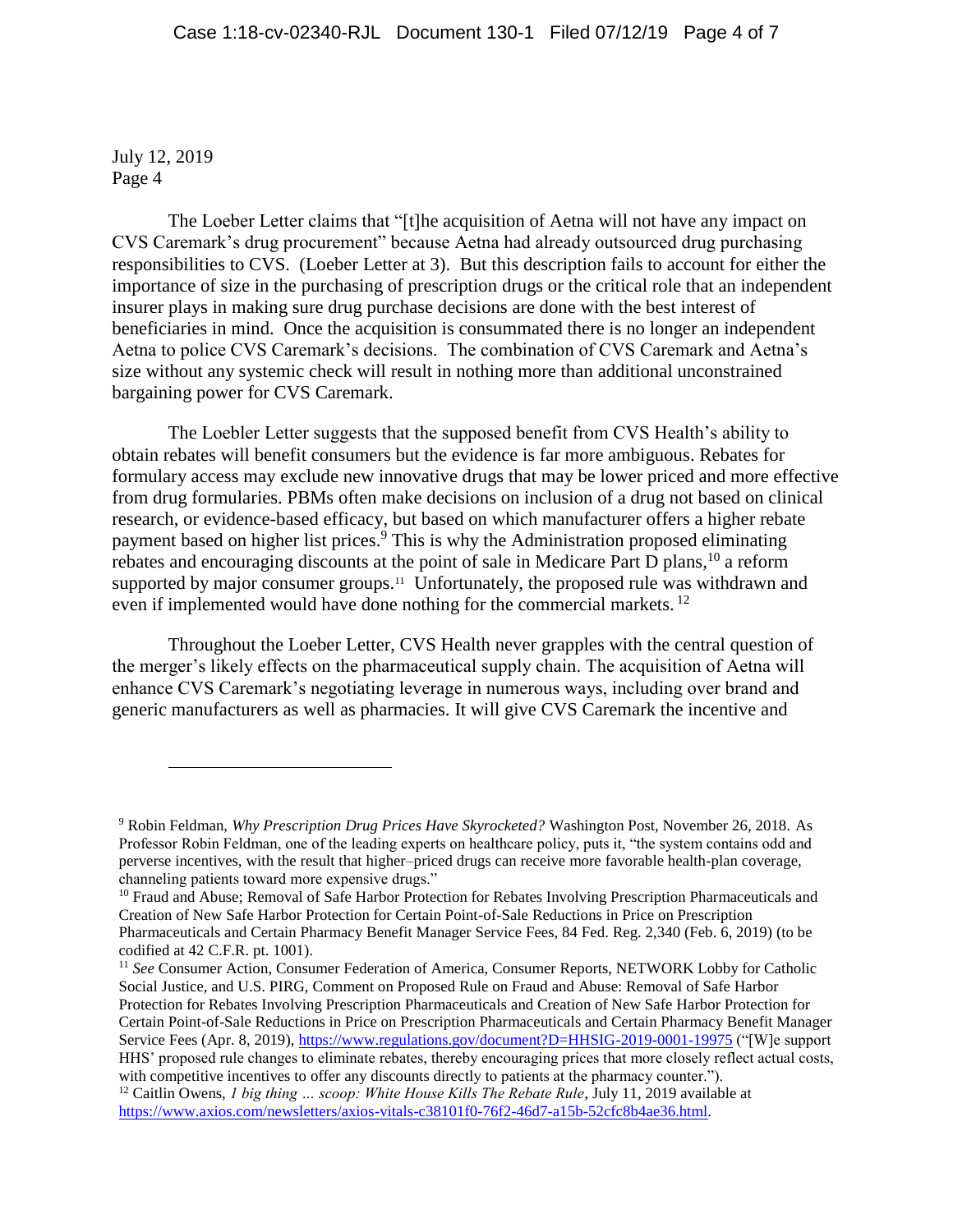$\overline{a}$ 

ability to engage in exclusionary conduct in several levels of the market. For instance, CVS will have more control over Aetna formulary decisions, which impacts both acquisition price and reimbursement rate, and ultimately therapeutic choices for customers. In generic markets, CVS Health exercises significant buying power through its Red Oak Sourcing joint venture with Cardinal Health.<sup>13</sup> CVS Caremark is not just a PBM, but it is the largest specialty pharmacy<sup>14</sup> and has virtually exclusive control over dispensing these drugs as well as the establishment of fee schedules for rival pharmacies. Past experience has shown that CVS uses vertical integration to limit consumer choice and prioritize profits over patient wellbeing.<sup>15</sup> CVS Health will likely use the additional lives from Aetna to engage in practices designed to generate more revenues through spread pricing, pricing abuse,<sup>16</sup> and unilateral mark-ups of prices for drugs that are static or even declining. In fact, the State of Ohio recently found that CVS Caremark "increased its rates for specialty drugs at the beginning of this year, even though the cost of many of them were dropping nationally…raising the markup to more than 1,700%, or more than \$250 per pill" despite the availability of a \$14.50 generic.<sup>17</sup>

### **3. CVS' Efforts to Hide Behind Formulary Construction are Unavailing**

The Loeber Letter self-servingly suggests that CVS Caremark will not experience increased leverage because negotiations are based on "formulary configuration" for which

<sup>&</sup>lt;sup>13</sup> Adam Fein, Meet the Power Buyers Driving Generic Deflation, Drug Channels Institute (Feb 1, 2018) [https://www.drugchannels.net/2018/02/meet-power-buyers-driving-generic-drug.html.](https://www.drugchannels.net/2018/02/meet-power-buyers-driving-generic-drug.html) "In December 2013, CVS Health and Cardinal Health announced a 50/50 generic drug buying joint venture that began operating in mid-2014 as Red Oak Sourcing, LLC. . . We estimate that Red Oak is now the largest buyer of generic drugs. CVS Health's 2015 acquisition shifted the generic purchasing volume of Target and Omnicare to Red Oak. In 2016, Cardinal Health began a multiyear agreement with OptumRx to supply generic and brand pharmaceuticals to OptumRx's mail and specialty pharmacies, including the Catamaran business. Before OptumRx's acquisition of Catamaran, OptumRx had purchased generics directly from manufacturers."

<sup>&</sup>lt;sup>14</sup> Adam Fein, *The 2019 Economic Report on U.S. Pharmacies and Pharmacy Benefit Managers*, DRUG CHANNELS (March 5, 2019)[, https://www.drugchannels.net/2019/03/new-2019-economic-report-on-us.html.](https://www.drugchannels.net/2019/03/new-2019-economic-report-on-us.html) In the 2018 version of this report Drug Channels estimated that CVS Specialty was the largest specialty pharmacy with approximately 25% market share based on revenues. *See* Adam Fein, *The Top 15 Specialty Pharmacies of 2017: PBMs and Payers Still Dominate*, DRUG CHANNELS (March 13, 2018), [https://www.drugchannels.net/2018/03/the](https://www.drugchannels.net/2018/03/the-top-15-specialty-pharmacies-of-2017.html)[top-15-specialty-pharmacies-of-2017.html.](https://www.drugchannels.net/2018/03/the-top-15-specialty-pharmacies-of-2017.html)

<sup>&</sup>lt;sup>15</sup> Reed Abelson and Natasha Singer, Pressure Grows to Unwind CVS Merger, NY Times, April 14, 2011.

<sup>16</sup> *United States ex rel. John R. Borzilleri*, Case No. 1:15-cv-07881 (S.D.N.Y. filed 2018) (false claims case brought by relator alleging that PBMs, including CVS Caremark, conspired with brand drug manufacturers to conceal illegal payments as part of Bona Fide Service Fees (BFSFs) in excess of fair market value to enable massive price increases, gain formulary access, and prevent standard PBM cost-saving practices that would otherwise have reduced healthcare costs for PBM beneficiaries).

<sup>17</sup> Darrell Rowland, *Dispatch Analysis: State's Attempt to Curb Drug Middlemen Mostly Futile*, THE COLUMBUS DISPATCH (June 23, 2019), [https://www.dispatch.com/news/20190623/dispatch-analysis-states-attempt-to-curb](https://www.dispatch.com/news/20190623/dispatch-analysis-states-attempt-to-curb-drug-middlemen-mostly-futile)[drug-middlemen-mostly-futile.](https://www.dispatch.com/news/20190623/dispatch-analysis-states-attempt-to-curb-drug-middlemen-mostly-futile)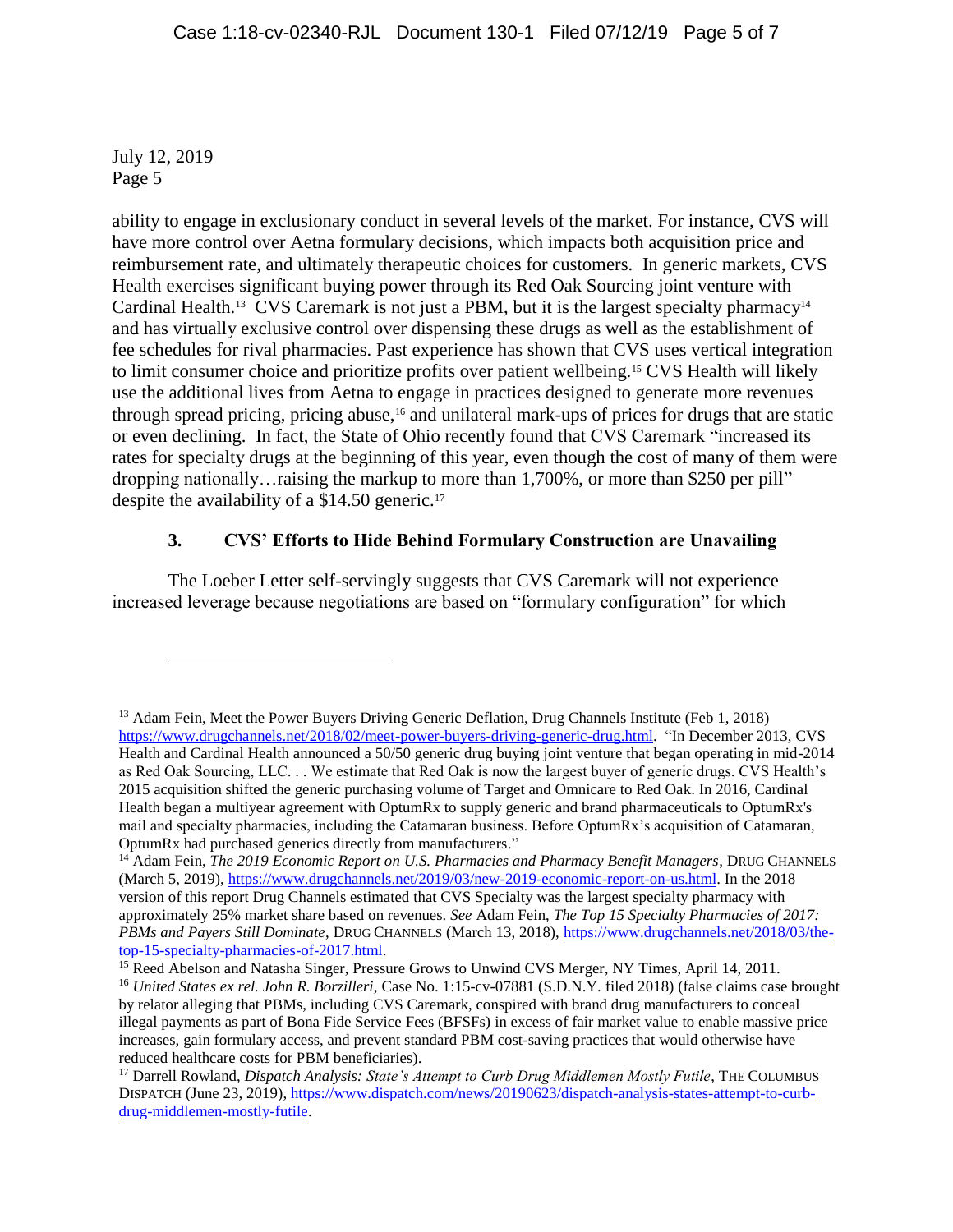$\overline{a}$ 

"clients make decisions" and "the PBM implements those benefit decisions." (Loeber Letter at 1). This effort to describe itself as a simple agent of its customers is denied by market realities. Payors are often victimized by PBM tactics and the lack of transparency. As the Council of Economic Advisors observed, "[t]he size of manufacturer rebates and the percentage of the rebate passed on to health plans and patients are secret."<sup>18</sup> While PBMs claim they lower drug prices, they provide limited data regarding the acquisition price of prescription drugs to their own payors, even large ones. For example, in 2016, Anthem, the nation's second largest health insurer, sued Express Scripts for \$15 billion, alleging that the PBM violated its contract by not passing along \$3 billion a year in additional rebate pass-through amounts resulting in "massive damages to Anthem and an obscene profit windfall to Express Scripts."<sup>19</sup>

This also raises questions about CVS Health's claim in the Loeber Letter that 98% of the rebates are passed on to its clients.

The lack of transparency keeps customers in the dark.<sup>20</sup> For example, an Assistant Director of Benefits commented "[c]ontracts can be opaque and sometimes seeded with incentives that cause the vendor to act counter to the best interest of the health plan and consumers. Contracts have so many moving pieces and are so complex that you really need to have a very fine eye to understand all the nuanced ways that vendors are making money on these drugs." $^{21}$ 

Experts echo these descriptions. Professor Robin Feldman has described PBM contracting practices as follows:<sup>22</sup>

The contracts between PBMs and insurers are devilishly complex, using techniques that can camouflage the impact of particular provisions … Only the PBM sees the full drug company contract, along with all of the claims and utilization information for a particular plan. Secrecy and information asymmetries magnify the complexity problems, making it difficult for health insurers — particularly smaller plans — to see and learn from their mistakes … If true net pricing is hidden, the only players who see the net prices throughout the market are the large middle players (such as PBMs), who see the full picture across a range of drugs and a range of deals.

<sup>&</sup>lt;sup>18</sup> Reforming Biopharmaceutical Pricing at Home and Abroad, The Council of Economic Advisors, White Paper, February 2018.

<sup>19</sup> *Anthem, Inc. v. Express Scripts, Inc.*, No. 1:16-cv-02048-ER (S.D.N.Y. filed 2016).

<sup>&</sup>lt;sup>20</sup> Adam Fein, *How Health Plans Profit—and Patients Lose—From Highly-Rebated Brand-Name Drugs*, DRUG CHANNELS (Feb. 20, 2019), [https://www.drugchannels.net/2019/02/how-health-plans-profitand-patients.html.](https://www.drugchannels.net/2019/02/how-health-plans-profitand-patients.html)

<sup>21</sup> Joanne Sammer, *How HR Can Help Control Prescription Drug Costs*, SHRM ( May 25, 2017), [https://www.shrm.org/hr-today/news/hr-magazine/0617/pages/take-control-of-prescription-drug-costs.aspx.](https://www.shrm.org/hr-today/news/hr-magazine/0617/pages/take-control-of-prescription-drug-costs.aspx)

<sup>&</sup>lt;sup>22</sup> Robin Feldman, Drugs, Money, and Secret Handshakes 37 (1st ed. 2019).